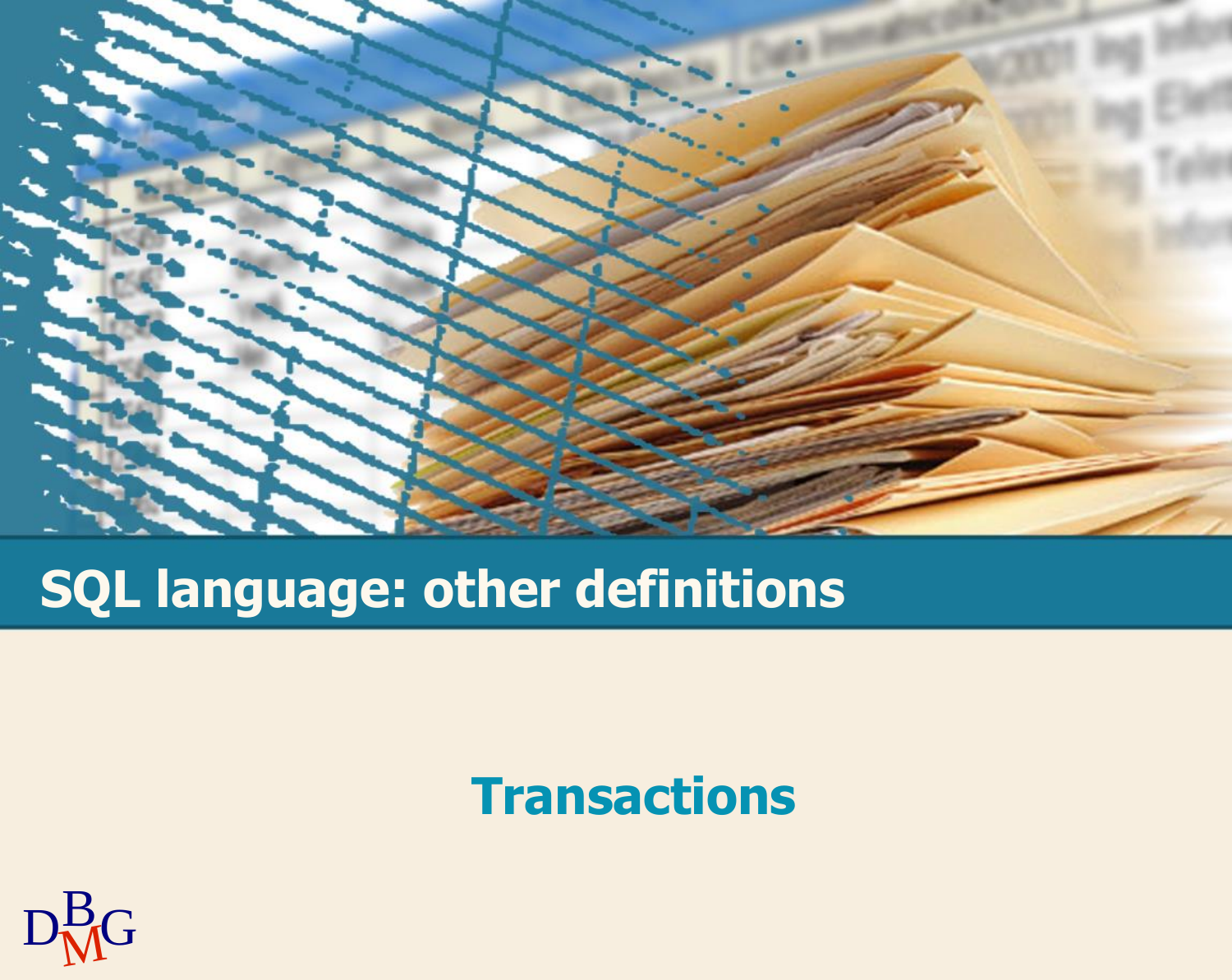$\sum$  Introduction  $\Sigma$  Transactions in SQL  $\Sigma$  Properties of transactions

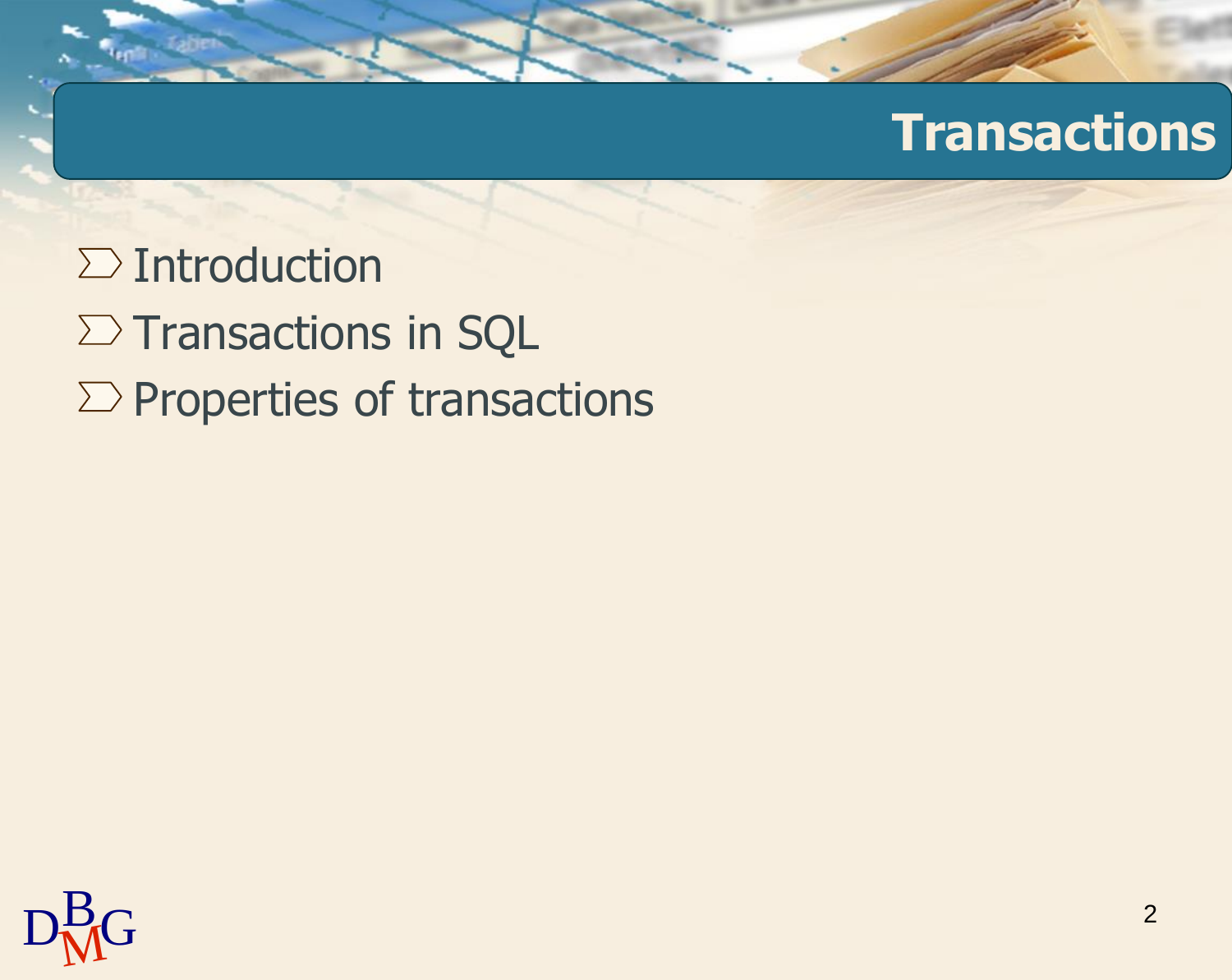

## **Introduction**

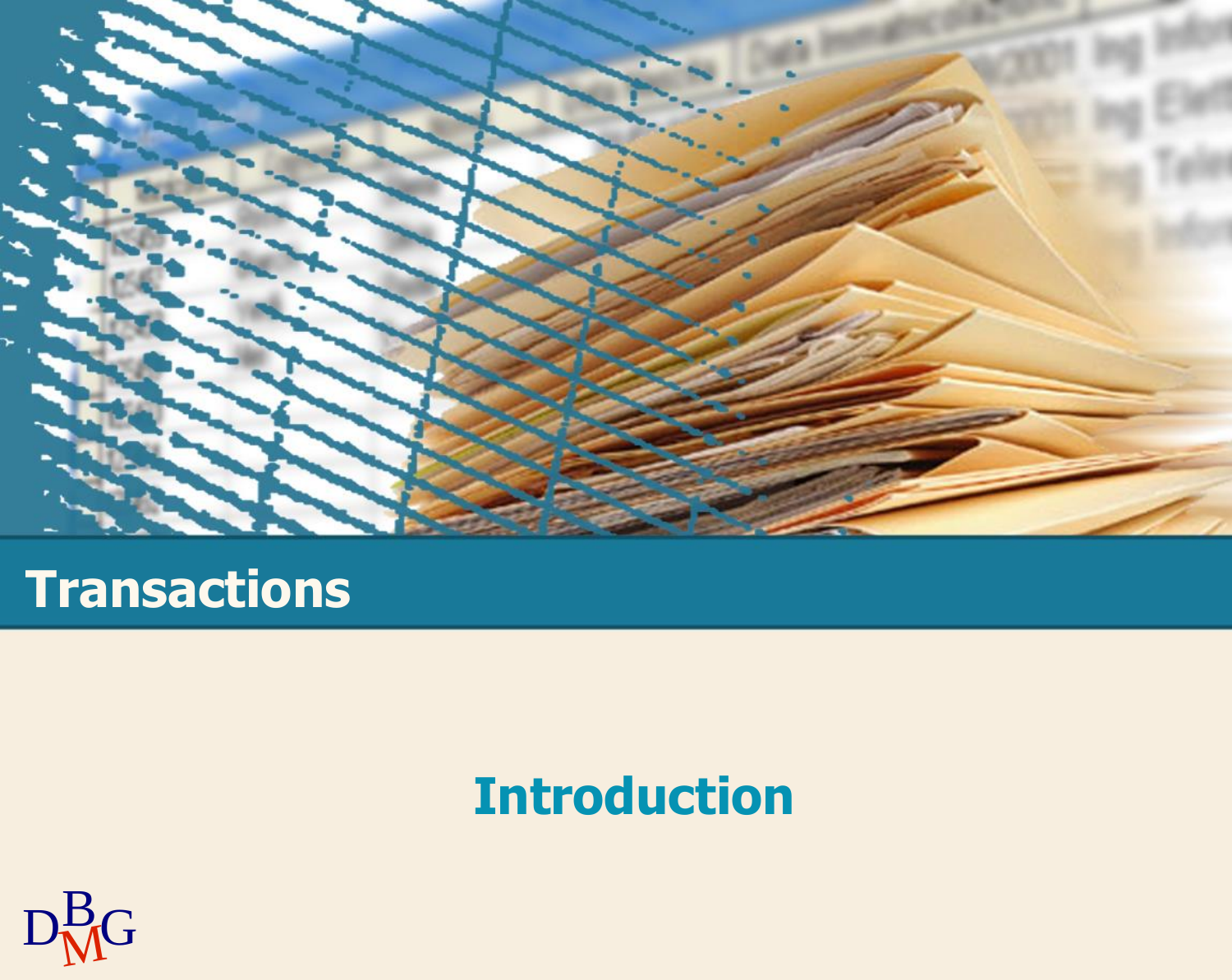# **Example of application**





#### $\Sigma$  Banking operations

- cash withdrawal from a current account using a cash card
- depositing cash on a current account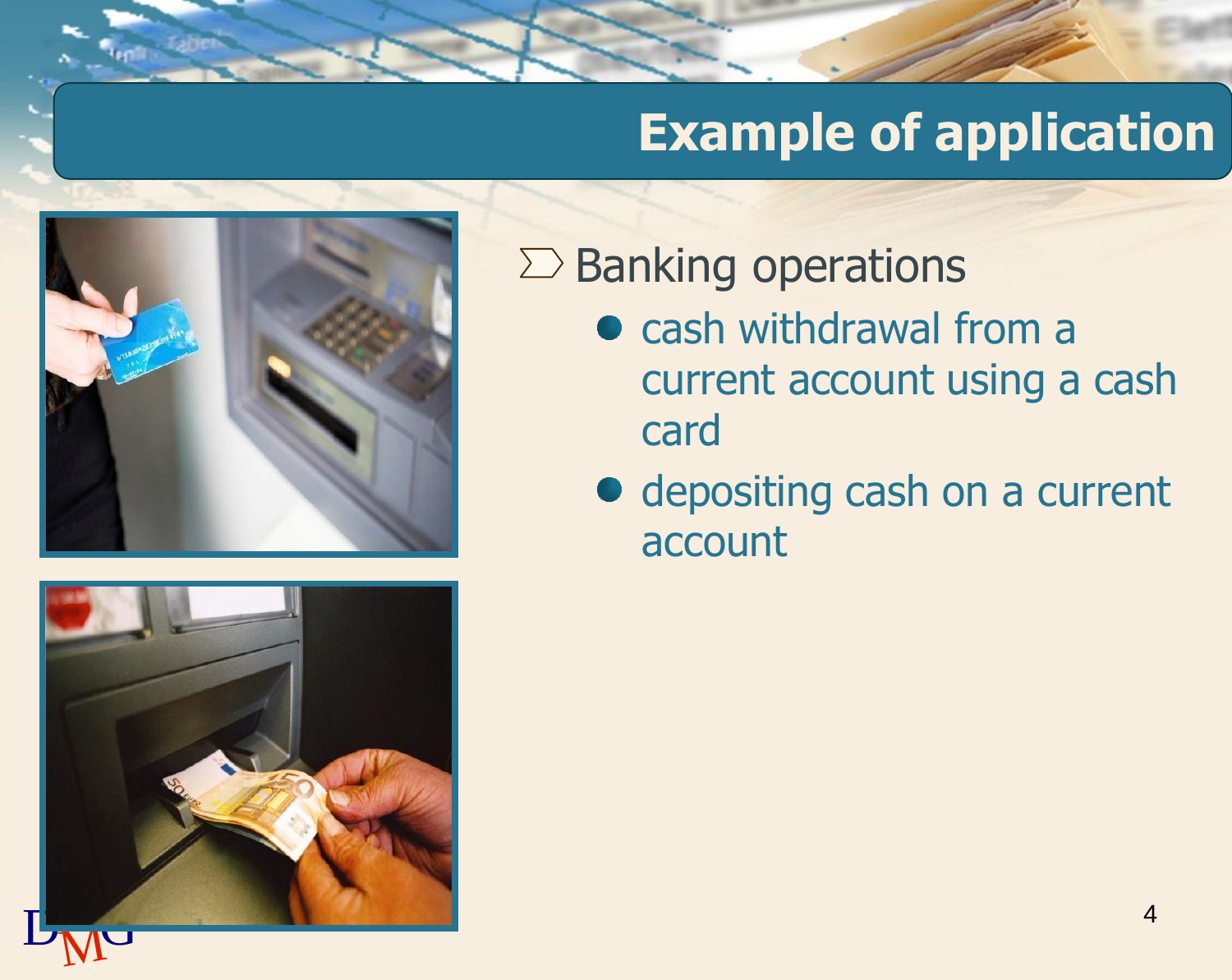# **Cash withdrawal**



### $\sum$  Operations

- specify the amount required
- check availability
- **•** memorize transaction
- **·** update balance
- enable withdrawal of the amount required

 $\Sigma$  All the operations have to be carried out correctly, otherwise the cash cannot be withdrawn

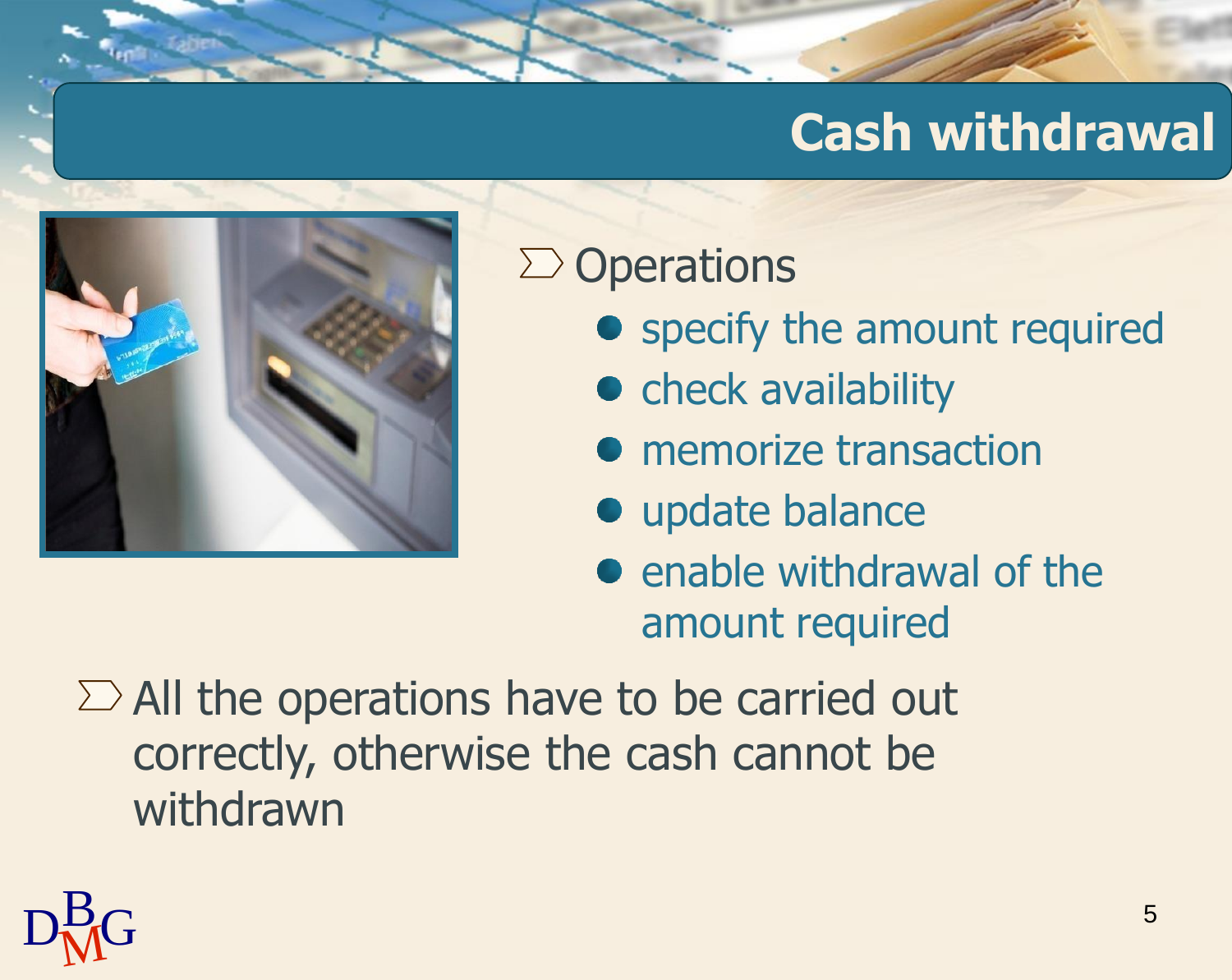### **Cash withdrawal**

 $\Sigma$  What happens if a co-signatory of a joint account makes another cash withdrawal?

 $\sum$  What happens if there is a malfunction?

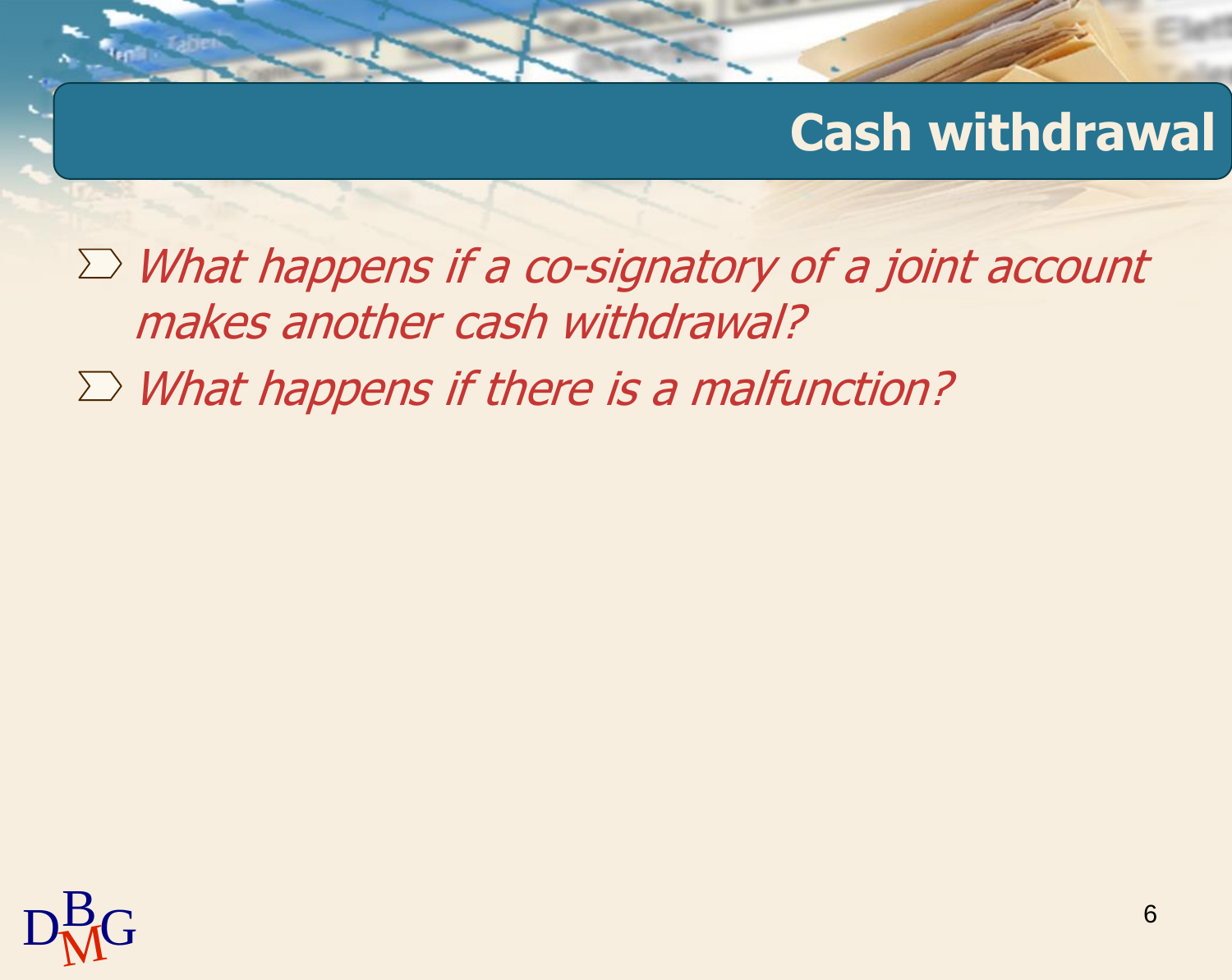## **Cash deposit**



#### $\sum$  Operations

- check the amount paid in
- memorize the transaction
- update the balance

 $\sum$  All the operations have to be carried out correctly, otherwise the cash cannot be deposited

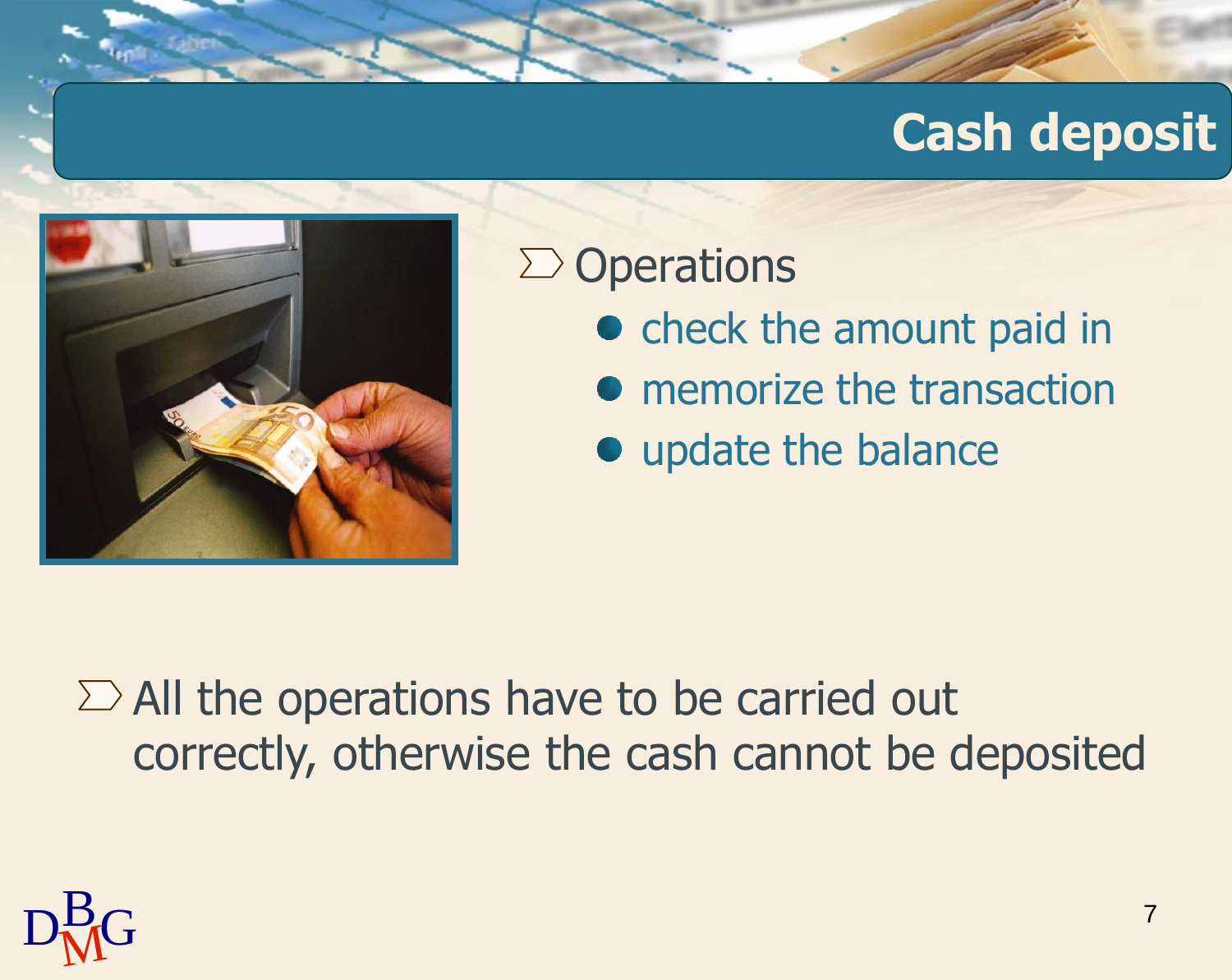### **Cash deposit**

 $\Sigma$  What happens if another person pays cash into the same account?

 $\sum$  What happens if there is a malfunction?

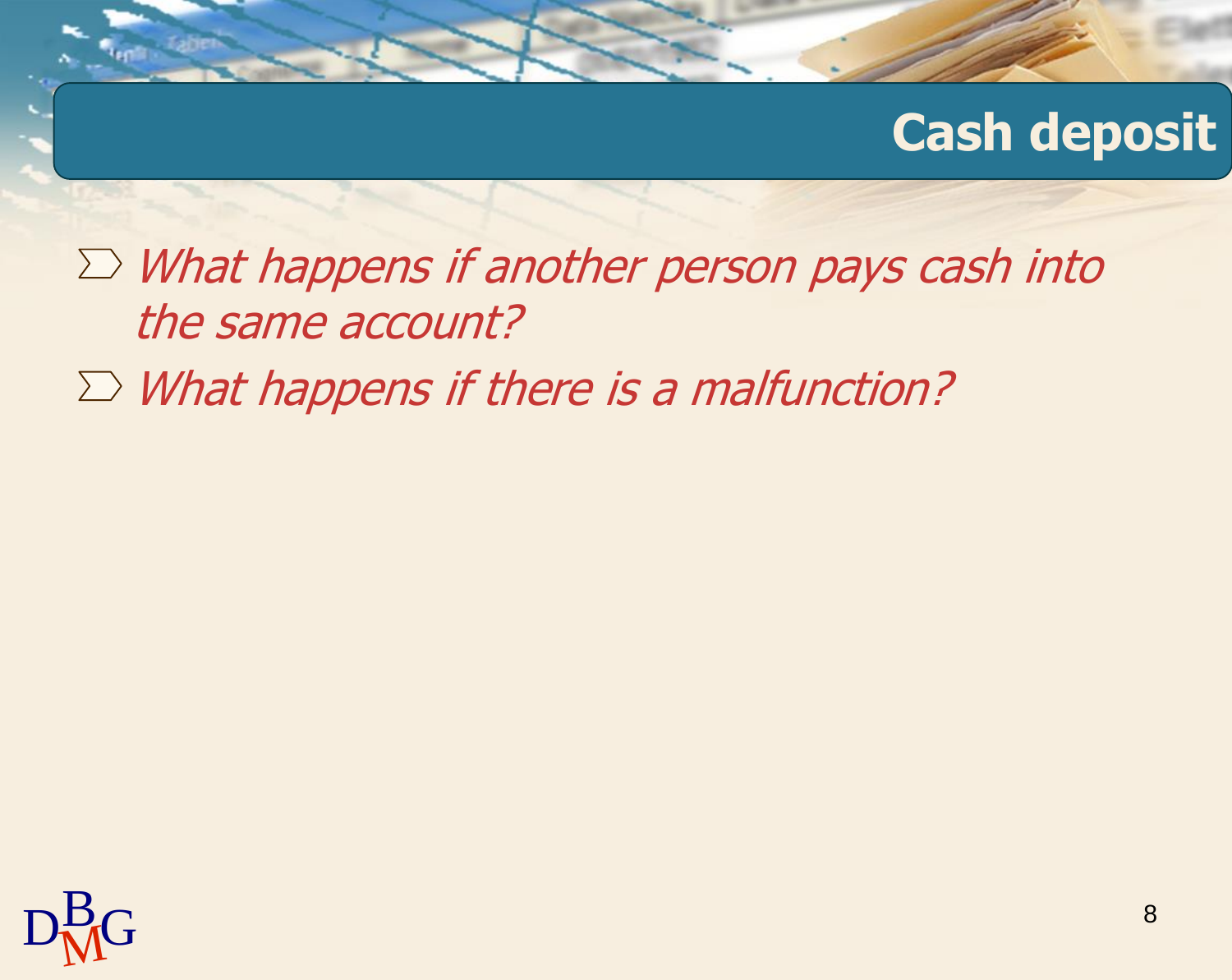# **Example: banking operations**

 $\Sigma$  The bank database is a multi-user environment

- various operators can work simultaneously on the same portion of data
- $\Sigma$  The correct management of the information requires
	- mechanisms for the management of *simultaneous* access to the database
	- Mechanisms for the *recovery* of the correct state of the database in the case of malfunction

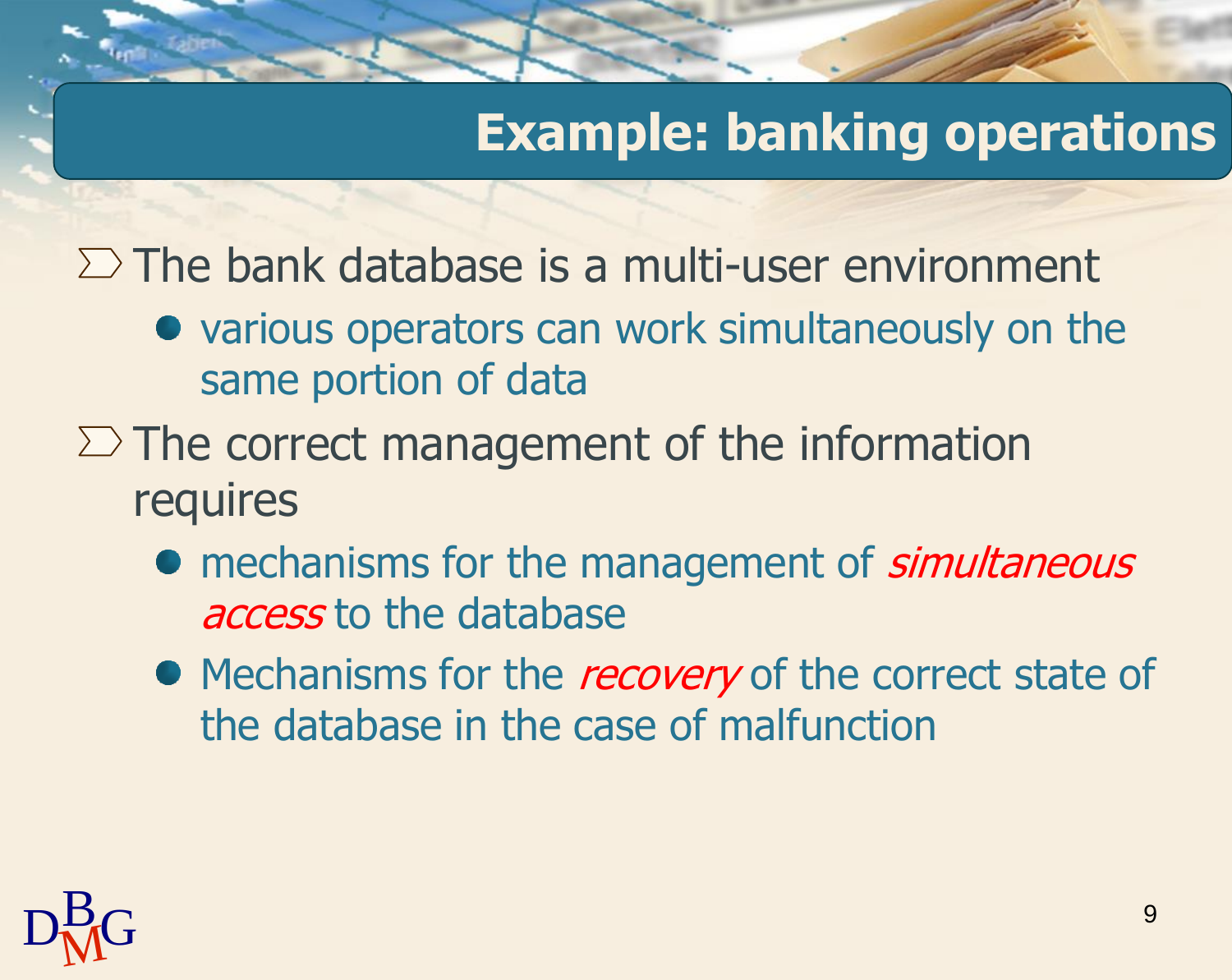$\Sigma$  It is necessary when several users can simultaneously access the data

- $\Sigma$  It provides efficient mechanisms for
	- $\bullet$  managing competing access to data
	- recovery after a malfunction

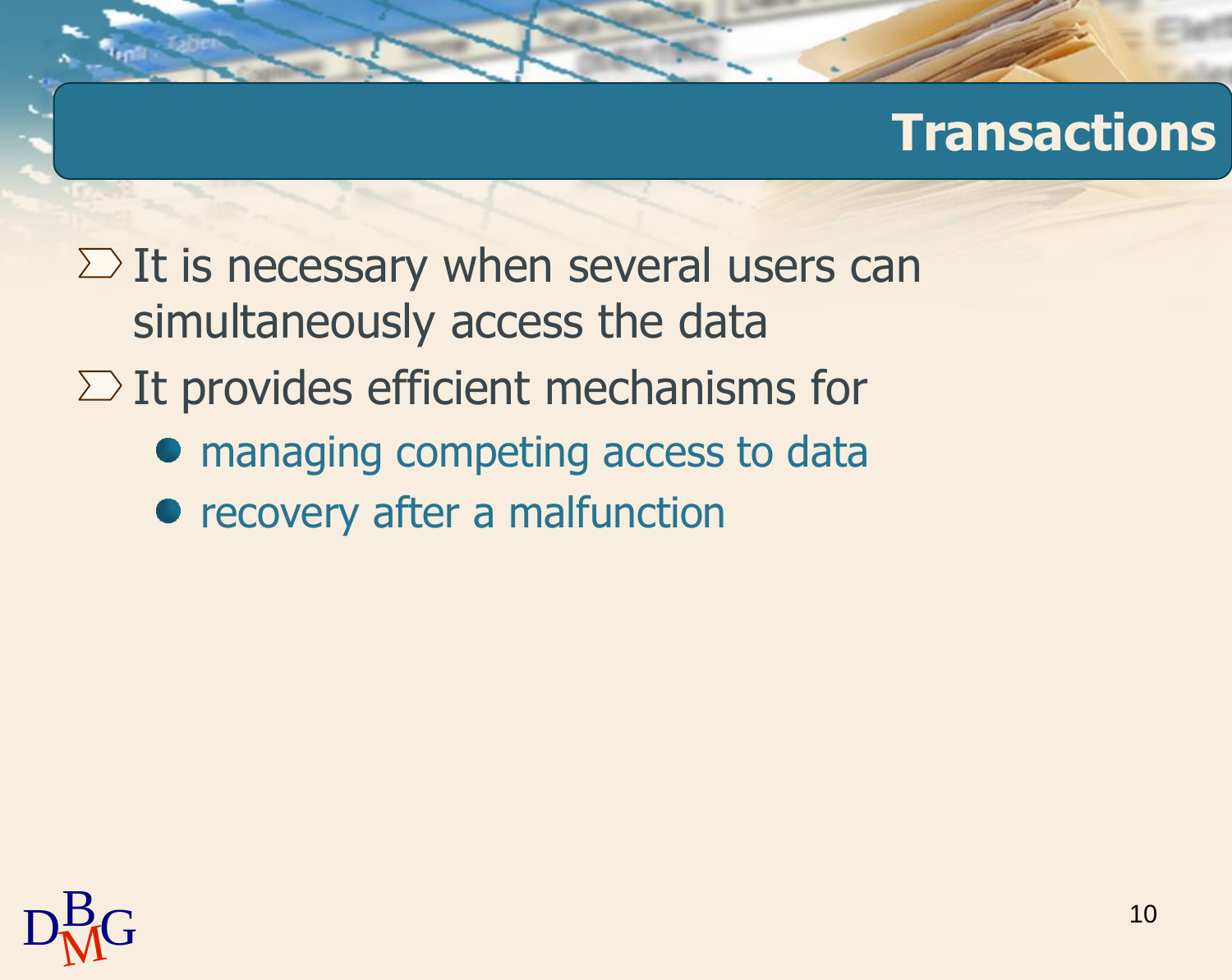$\Sigma$  A transaction is a sequence of operations that

- represents an elementary unit of work
- can end in success or failure
	- in the case of success, the result of the operations has to be permanent in the database
	- in the case of failure, the database has to return to the original state before the transaction was initiated

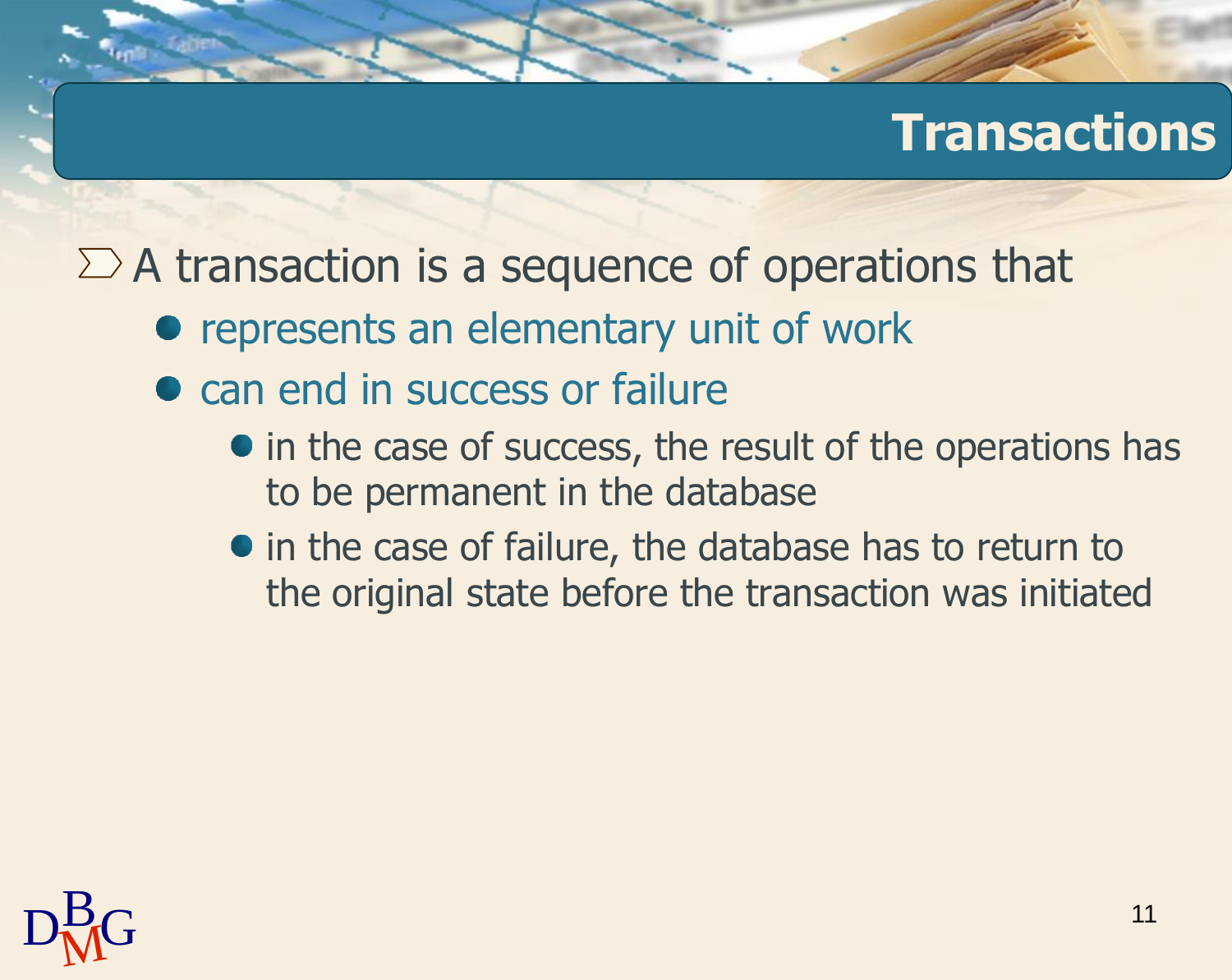### **Transactional system**

 $\Sigma$  A system that makes a mechanism available for the definition and execution of transactions is called a *transactional system* 

 $\Sigma$  The DBMS contain architecture blocks that offer transaction management services

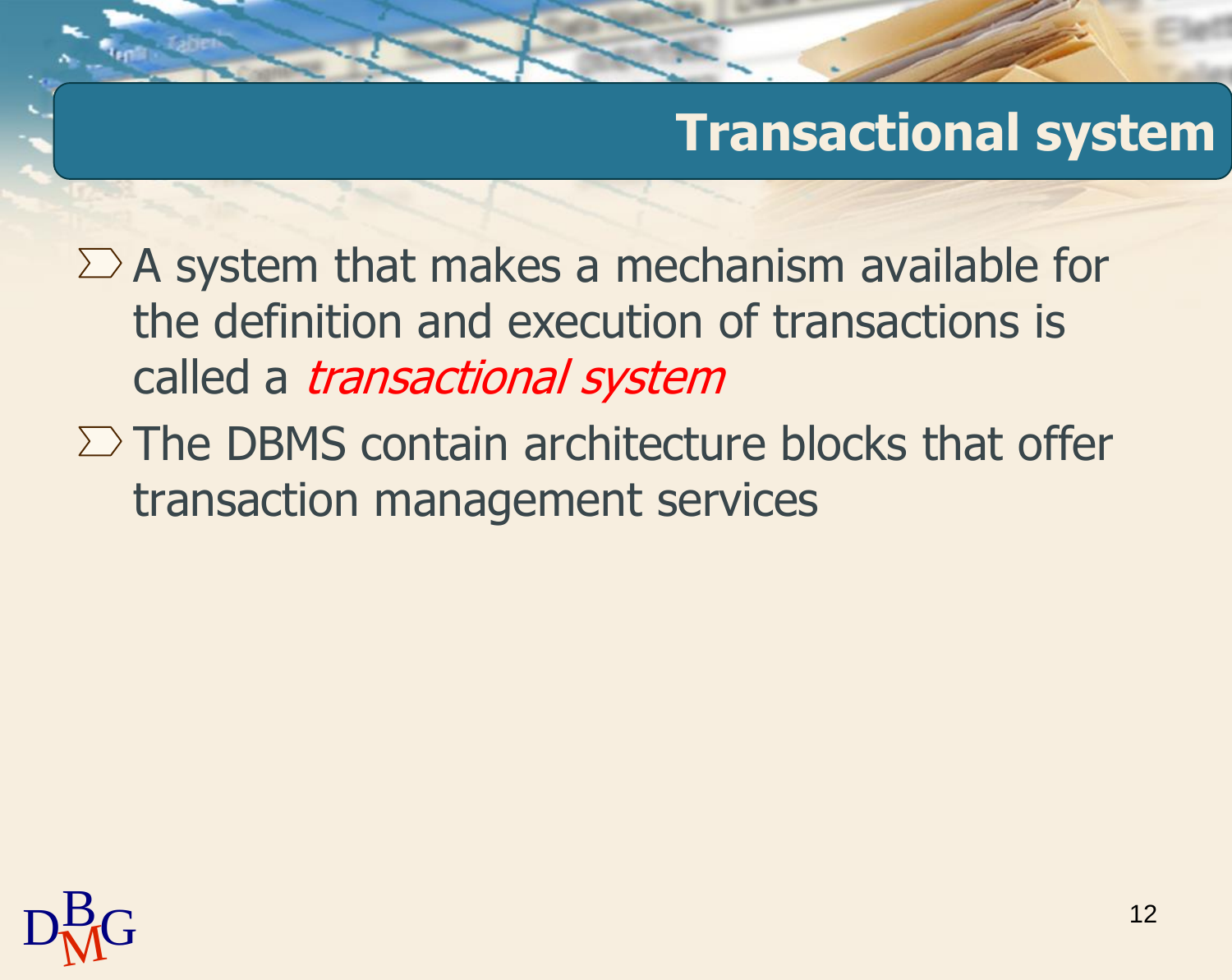

## **Transactions in SQL**

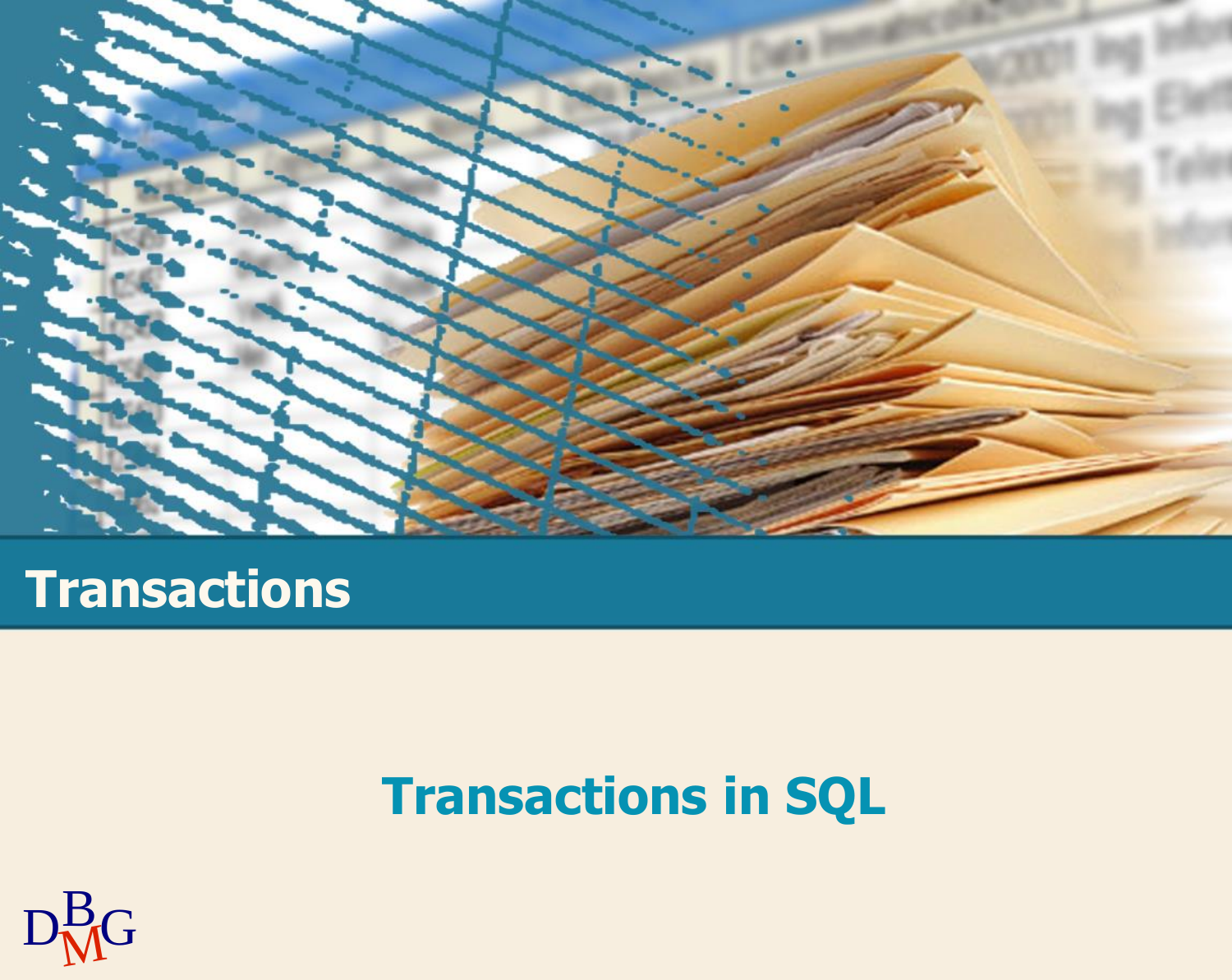#### $\Sigma$  A transaction is

- a logical unit of work, which cannot be broken down any further
- a sequence of operations (SQL instructions) to change data, which takes the database from a consistent state to another consistent state
	- it is not necessary to conserve the consistency of the intermediate states

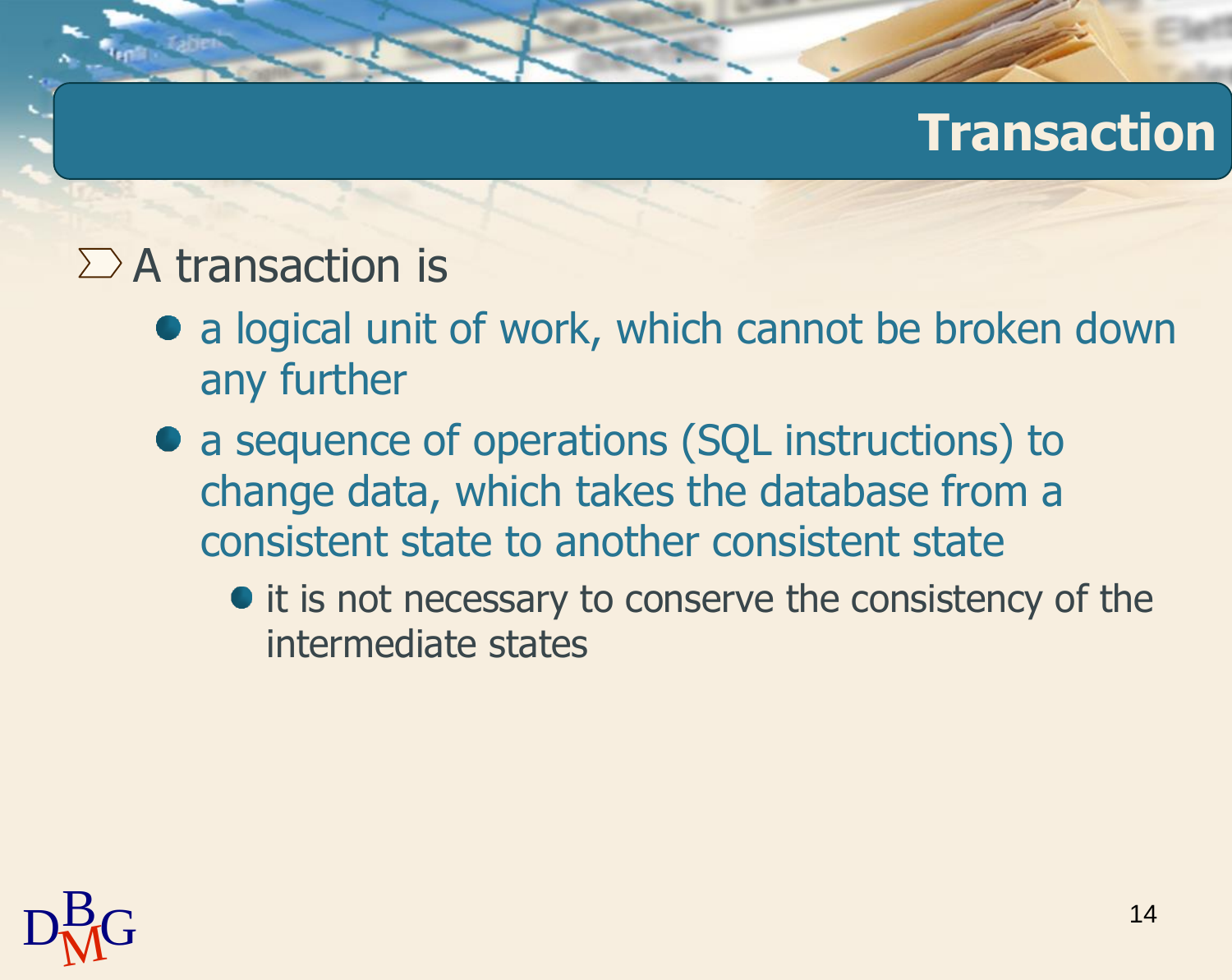# **Beginning a transaction**

 $\Sigma$  To define the beginning of a transaction, the SQL language uses the instruction

- **START TRANSACTION**
- $\Sigma$  Usually the instruction to begin a transaction is omitted
	- the beginning is implicit for
		- the first SQL instruction of the programme that accesses the database
		- the first SQL instruction following the instruction ending the previous transaction

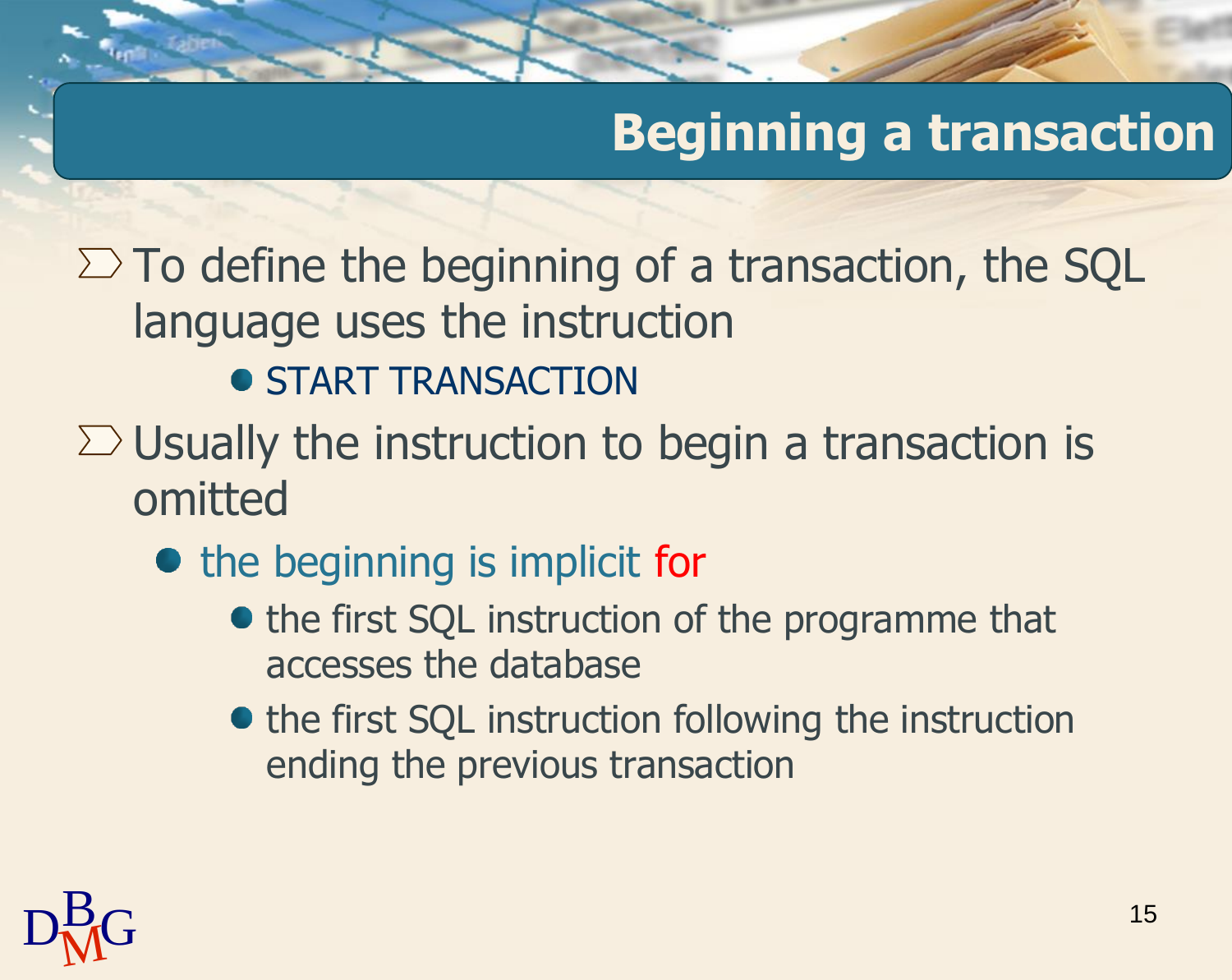# **Ending a transaction**

 $\Sigma$  The SQL language has instructions for defining the end of a transaction

- Transaction successful
	- **COMMIT [WORK]**
	- $\bullet$  the action associated with the instruction is called commit
- **Transaction failed** 
	- ROLLBACK [WORK]
	- $\bullet$  the action associated with the instruction is called abort

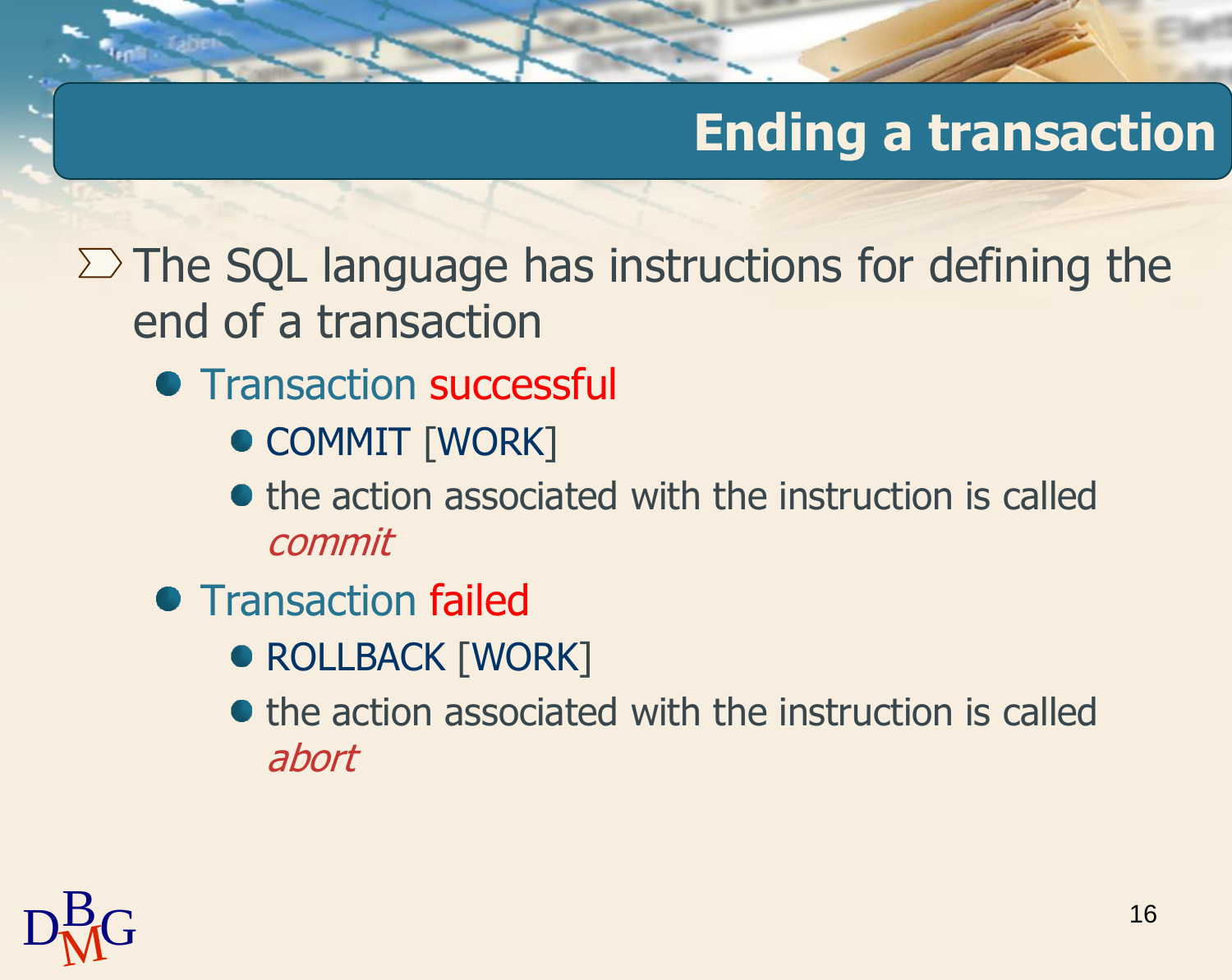# **Commit**

- $\sum$  Action executed when a transaction ends with **SUCCESS**
- $\Sigma$  The database is in a new (final) correct state
- $\Sigma$  The changes to the data executed by the transaction become
	- permanent
	- visibile to other users

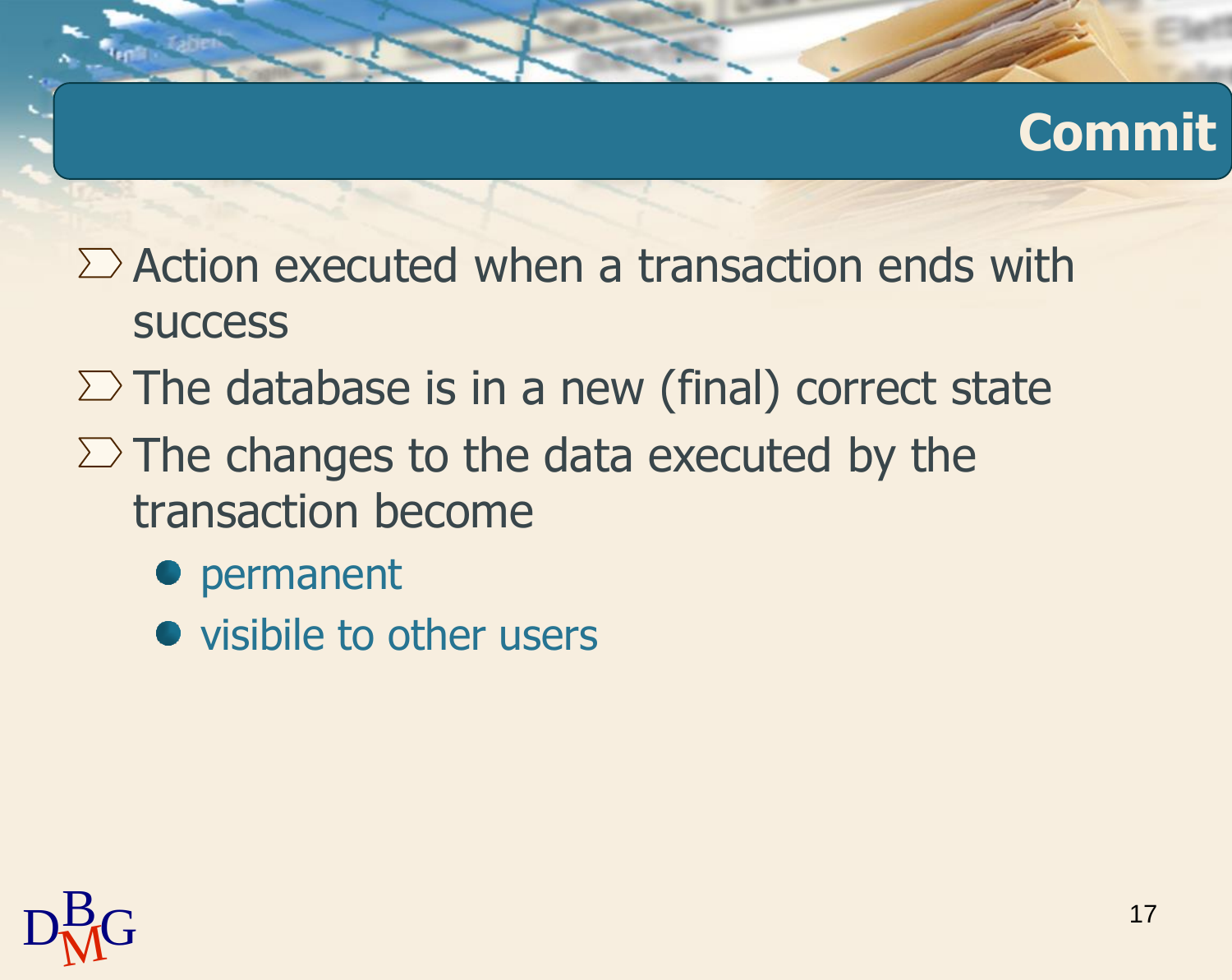# **Rollback**

 $\sum$  Action executed when a transaction ends because of an error

- for example, an error in application
- $\Sigma$  All the operations modifying the data executed during the transaction are "annulled"
- $\Sigma$  The database returns to the state prior to the beginning of the transaction
	- $\bullet$  the data is once more visible to the other users

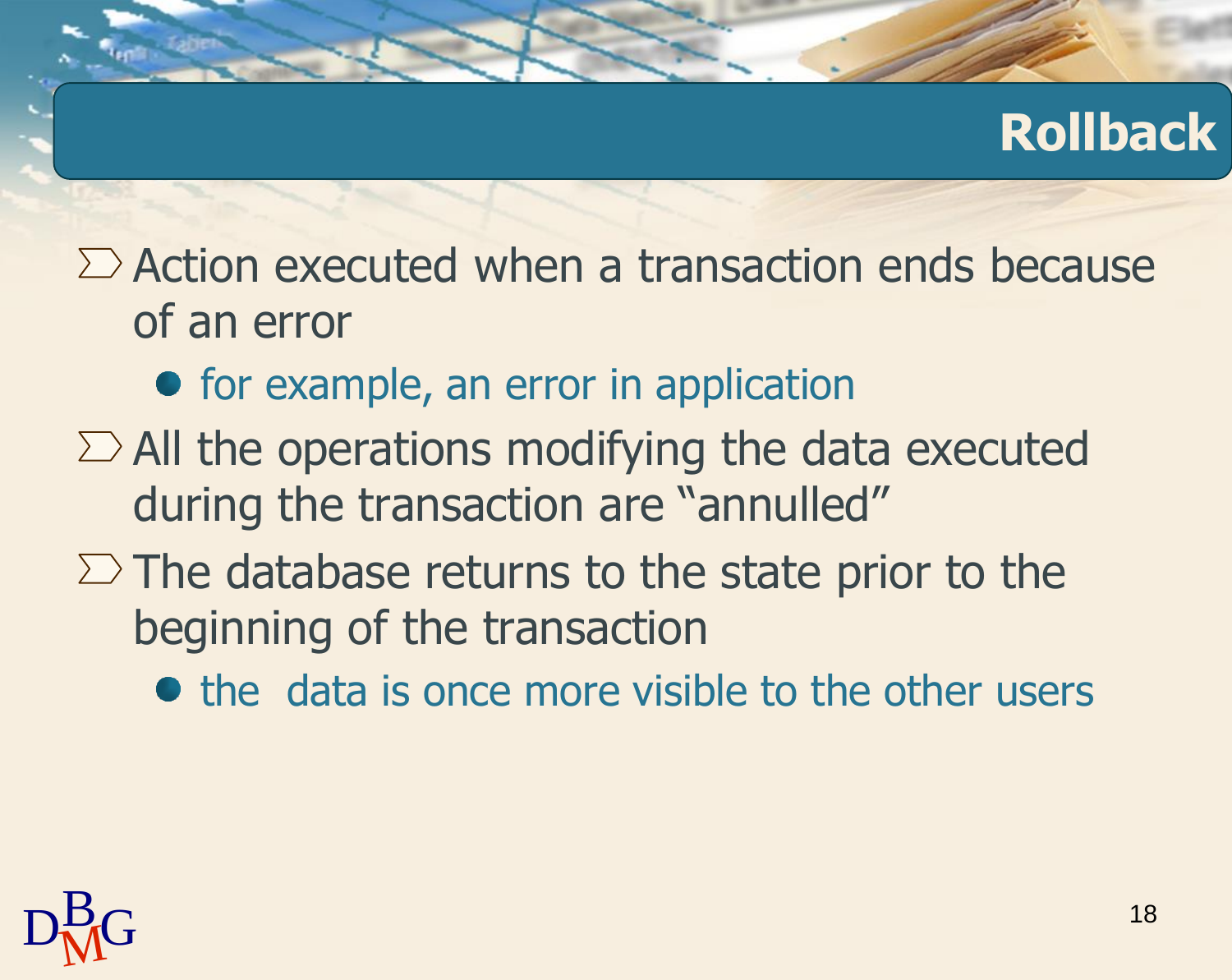#### **Example**

#### $\Sigma$  Transfer the sum of 100

- from current account number IT92X0108201004300000322229
- $\bullet$  to current account number IT32L0201601002410000278976

 $D_{\rm M}^{\rm B}$ G START TRANSACTION; UPDATE Account SET Balance= Balance - 100 WHERE IBAN='IT92X0108201004300000322229'; UPDATE Account SET Balance = Balance + 100 WHERE IBAN= 'IT32L0201601002410000278976'; COMMIT;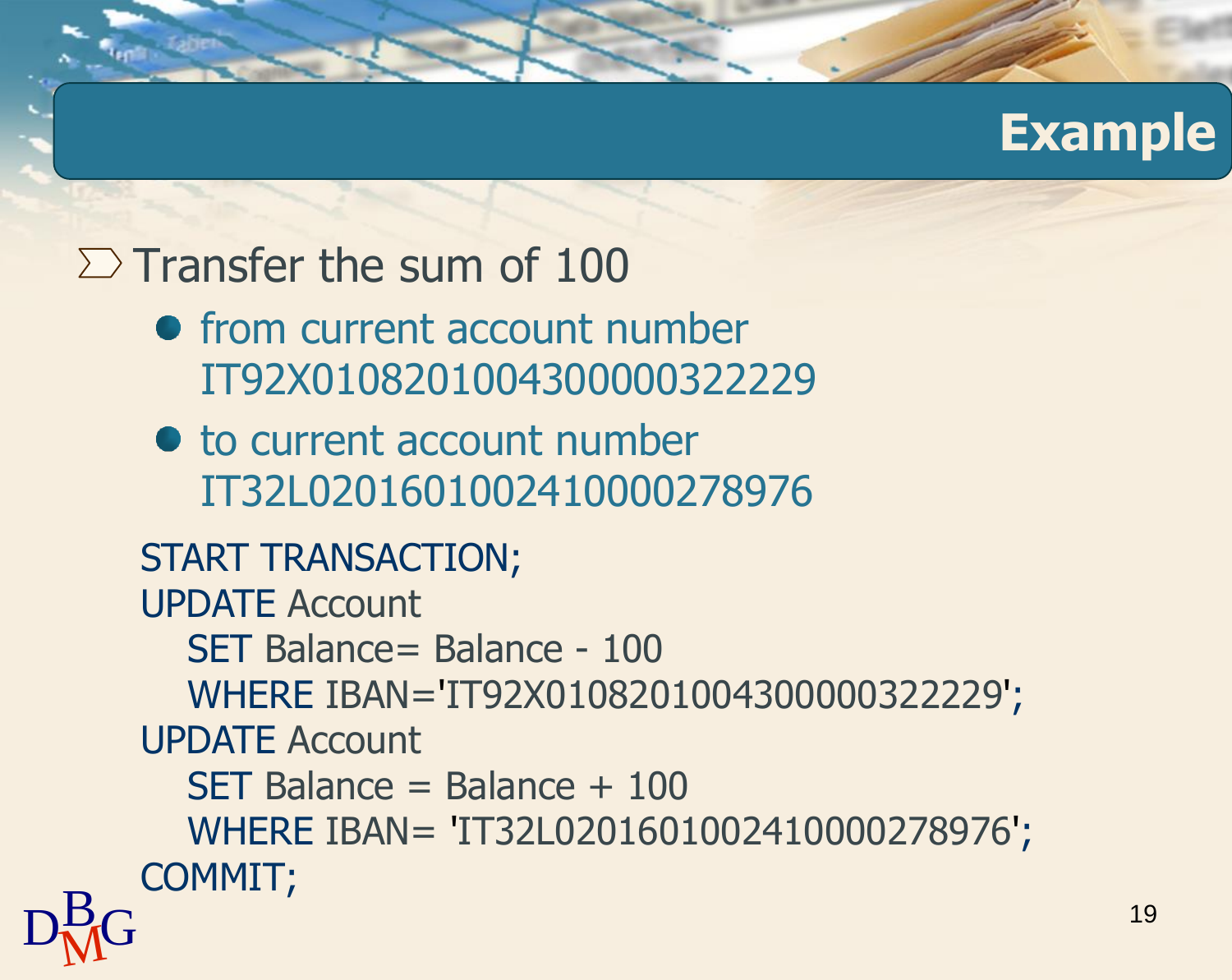

# **Transaction properties**

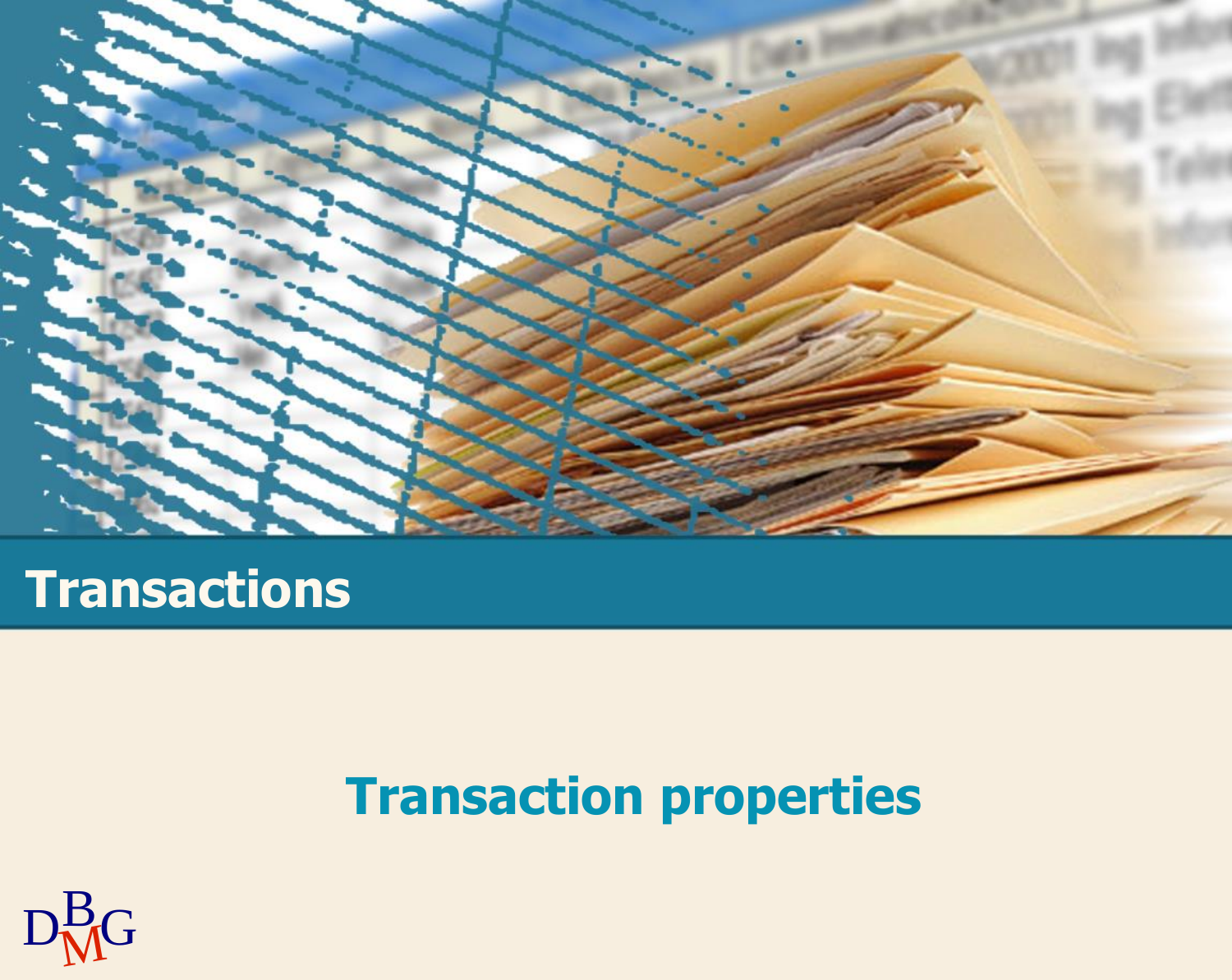# **Transaction properties**

 $\Sigma$  The principal properties of transactions are

- **Atomicity**
- Consistency
- Isolation
- Durability

 $\Sigma$  They are summarized by the English acronym ACID

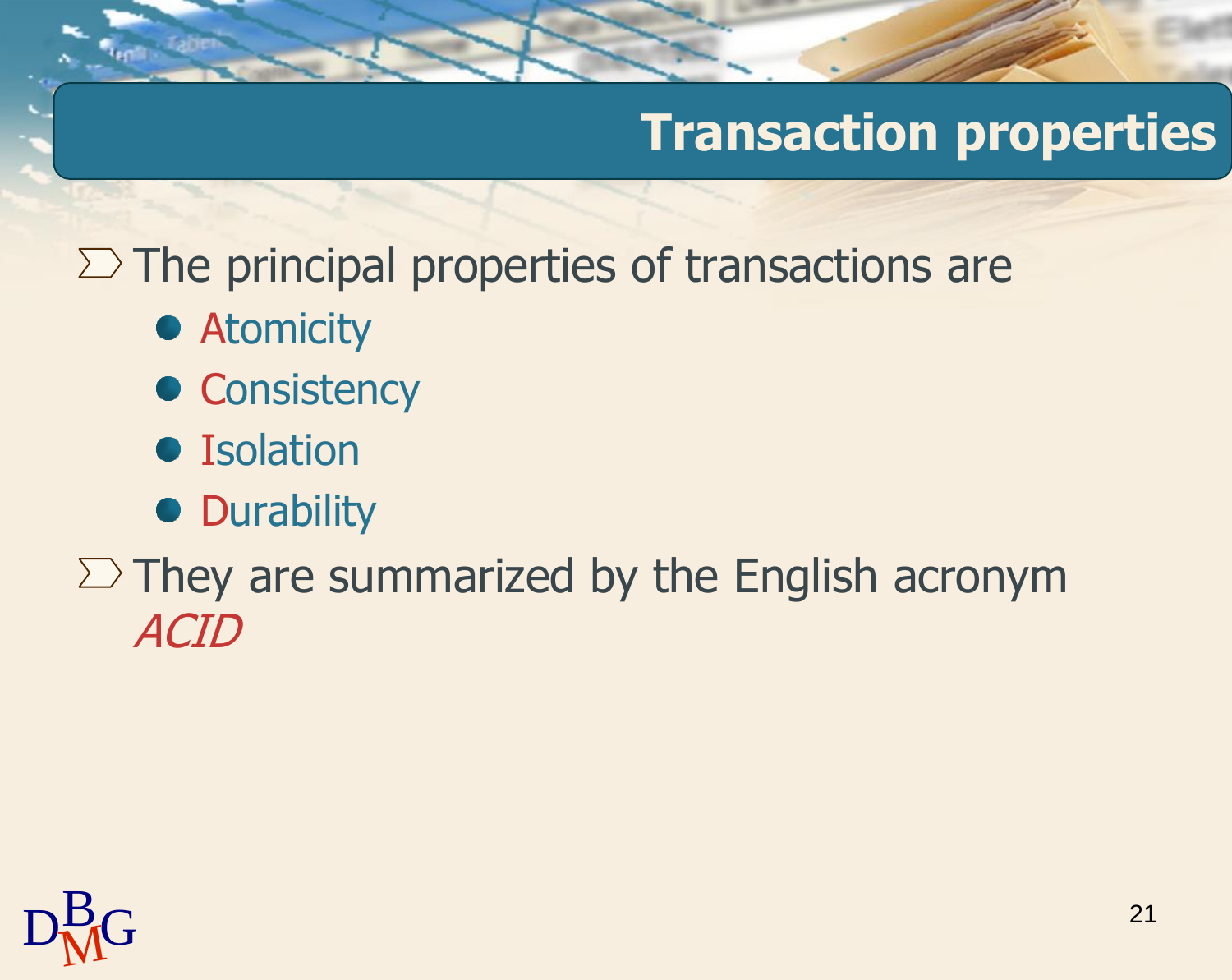# **Atomicity**

 $\Sigma$  A transaction is an indivisible unit (atom) of work

- all the operations contained in the transaction have to be executed
- or none of the operations contained in the transaction have to be executed
	- $\bullet$  the transaction has no effect on the database
- $\Sigma$  The database cannot remain in an intermediate state arrived at during the processing of a transaction

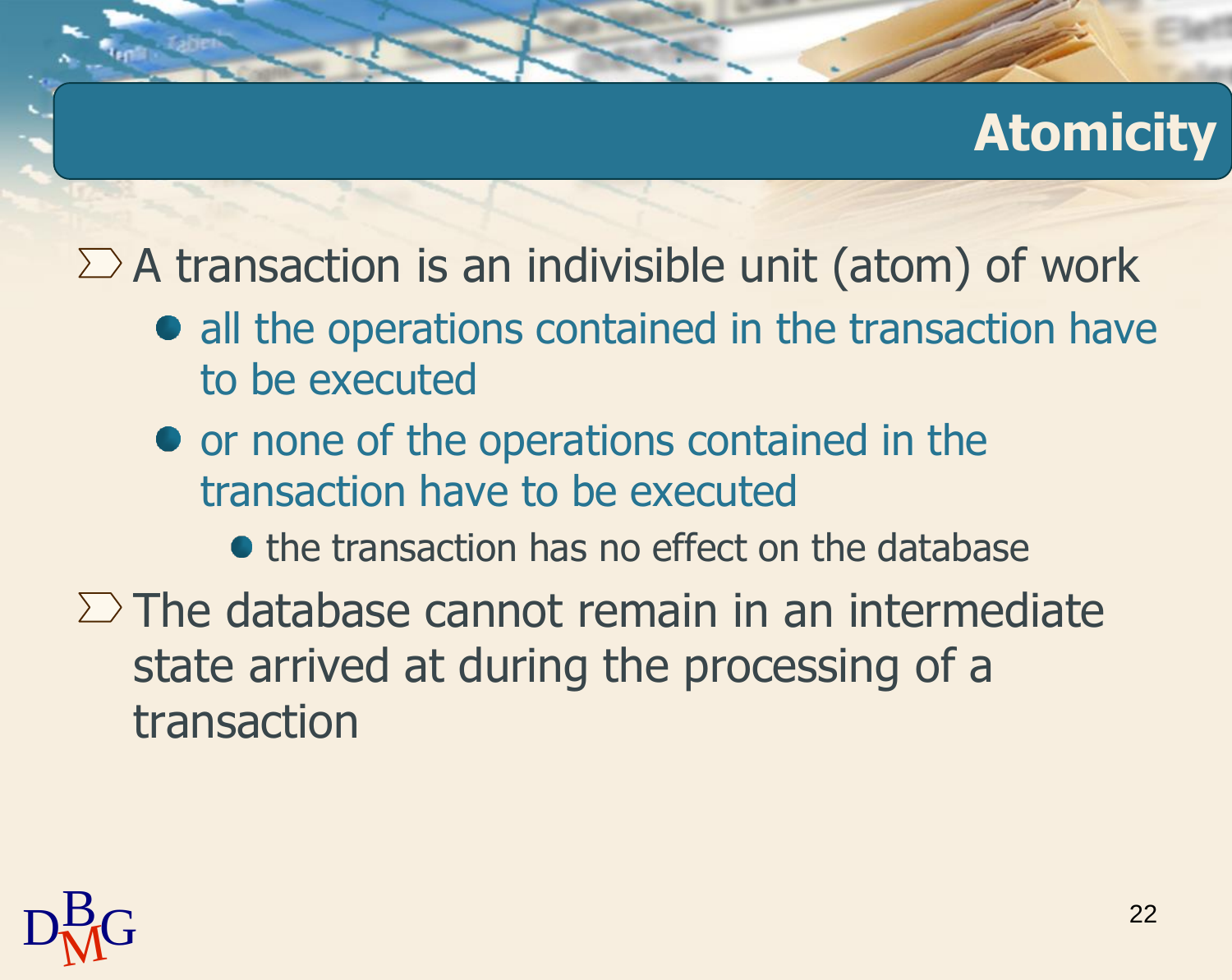### **Consistency**

- $\Sigma$  The execution of a transaction has to take the database
	- from an initial state of consistency (correct)
	- to a final state of consistency
- $\Sigma$  Correctness is verified by integrity constraints defined on the database
- $\Sigma$  When there is a violation of the integrity constraint the system intervenes
	- to annul the transaction
	- or to modify the state of the database by eliminating the violation of the constraint

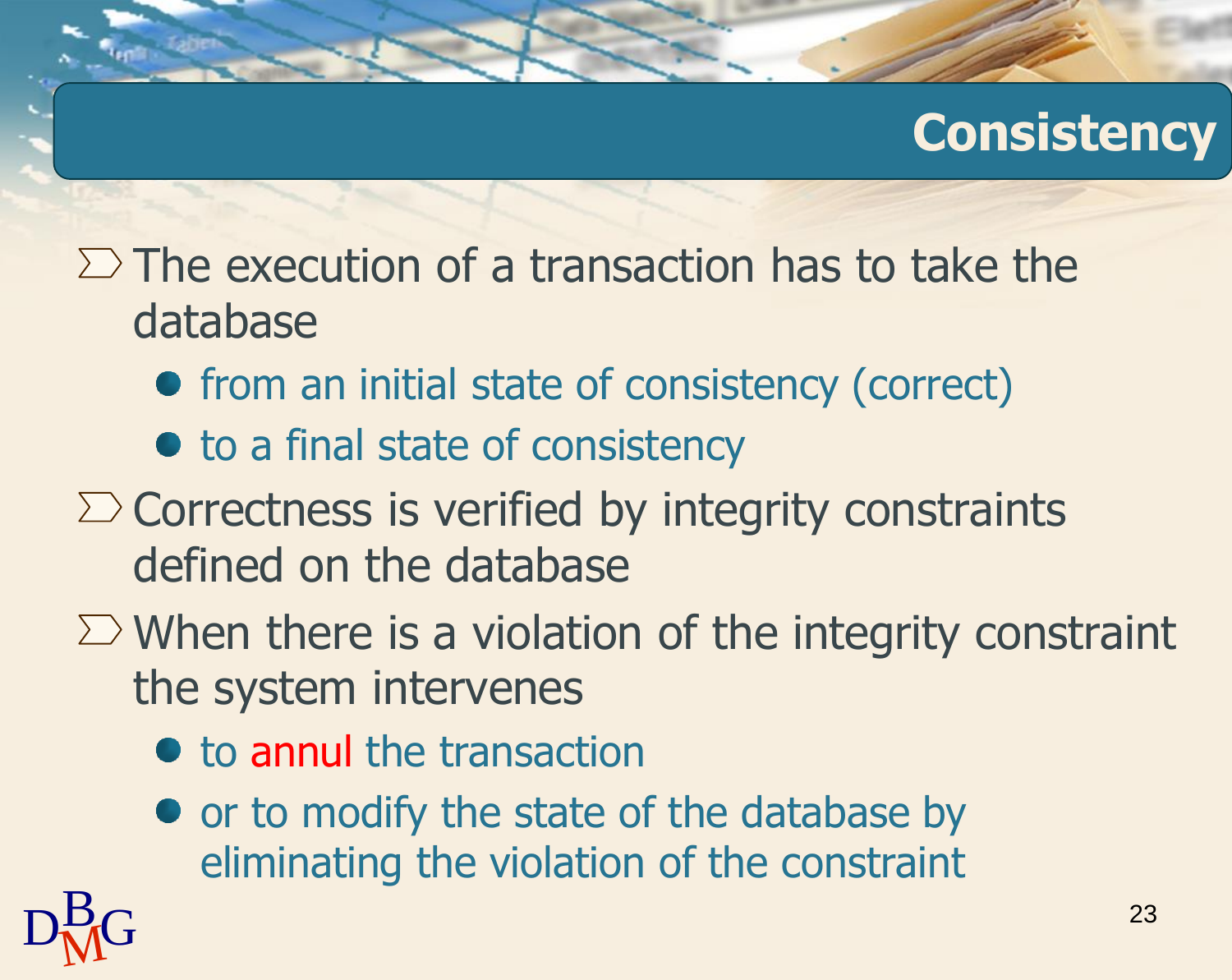## **Isolation**

- $\Sigma$  The execution of a transaction is independent from the simultaneous execution of other transactions
- $\Sigma$  The effects of a transaction are not visible by other transactions until the transaction is terminated
	- the visibility of unstable intermediate states is avoided
		- an intermediate state can be annulled by a subsequent rollback
		- in the case of rollback, it is necessary to rollback the other transactions that have observed the intermediate state (domino effect)